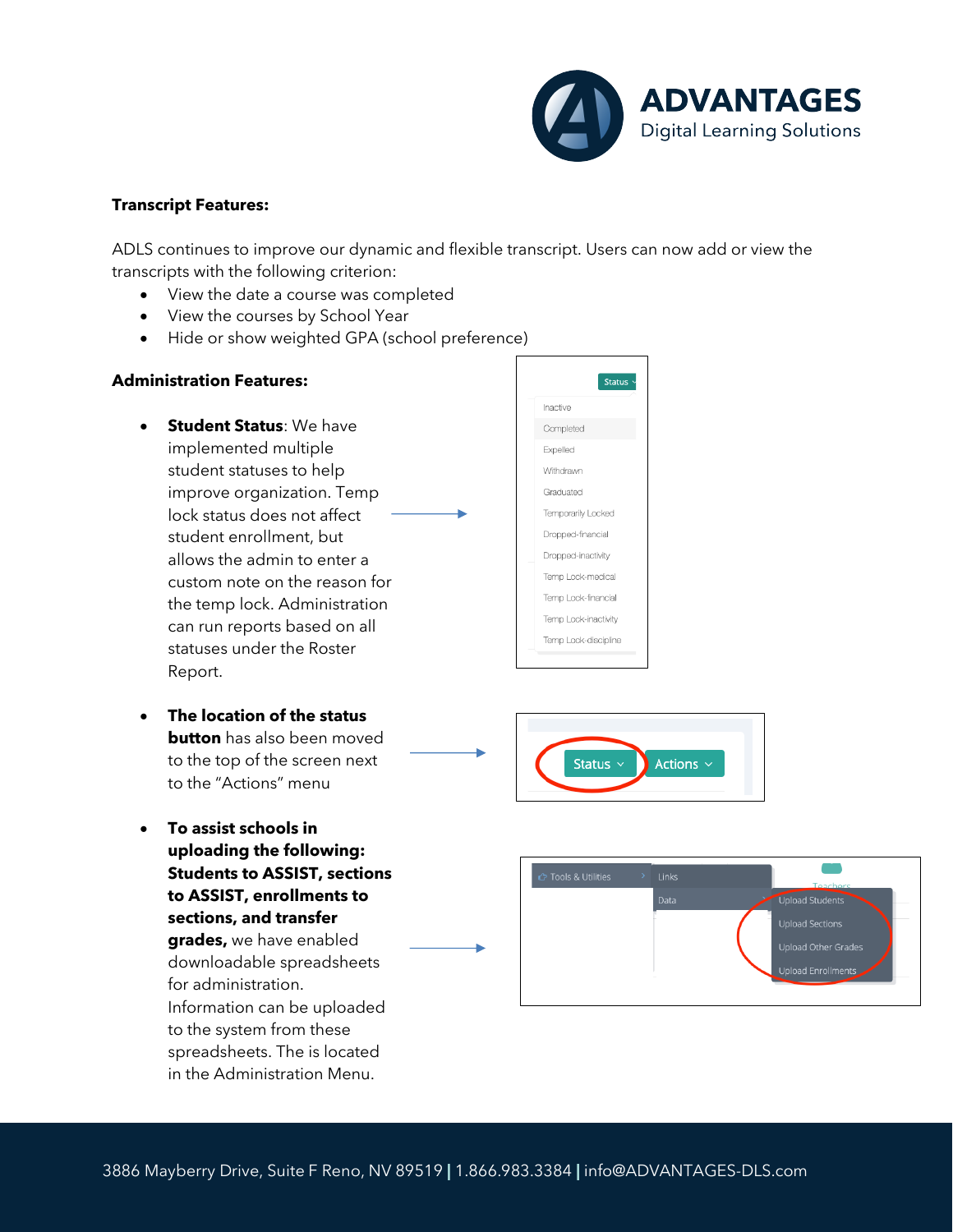• **Compliance Messaging:**

Administration can be given a permission to send documents that must be read and accepted by the user to gain access to the system. These acceptances are recorded in the compliance log in the Administration menu. This is ideal for honor code policies, or financial terms.

| + Add Files                   |                                                  |  |
|-------------------------------|--------------------------------------------------|--|
| Mandatory Viewing             | - 0<br>Announcement/Alert<br>- 0                 |  |
| Video link:                   |                                                  |  |
| Display Date                  | 9/14/2020                                        |  |
| Acceptance                    | $\checkmark$ Select<br>Not Required<br>View Only |  |
| <b>Discard</b><br>$\vee$ Send | Required for Continuing Usage                    |  |